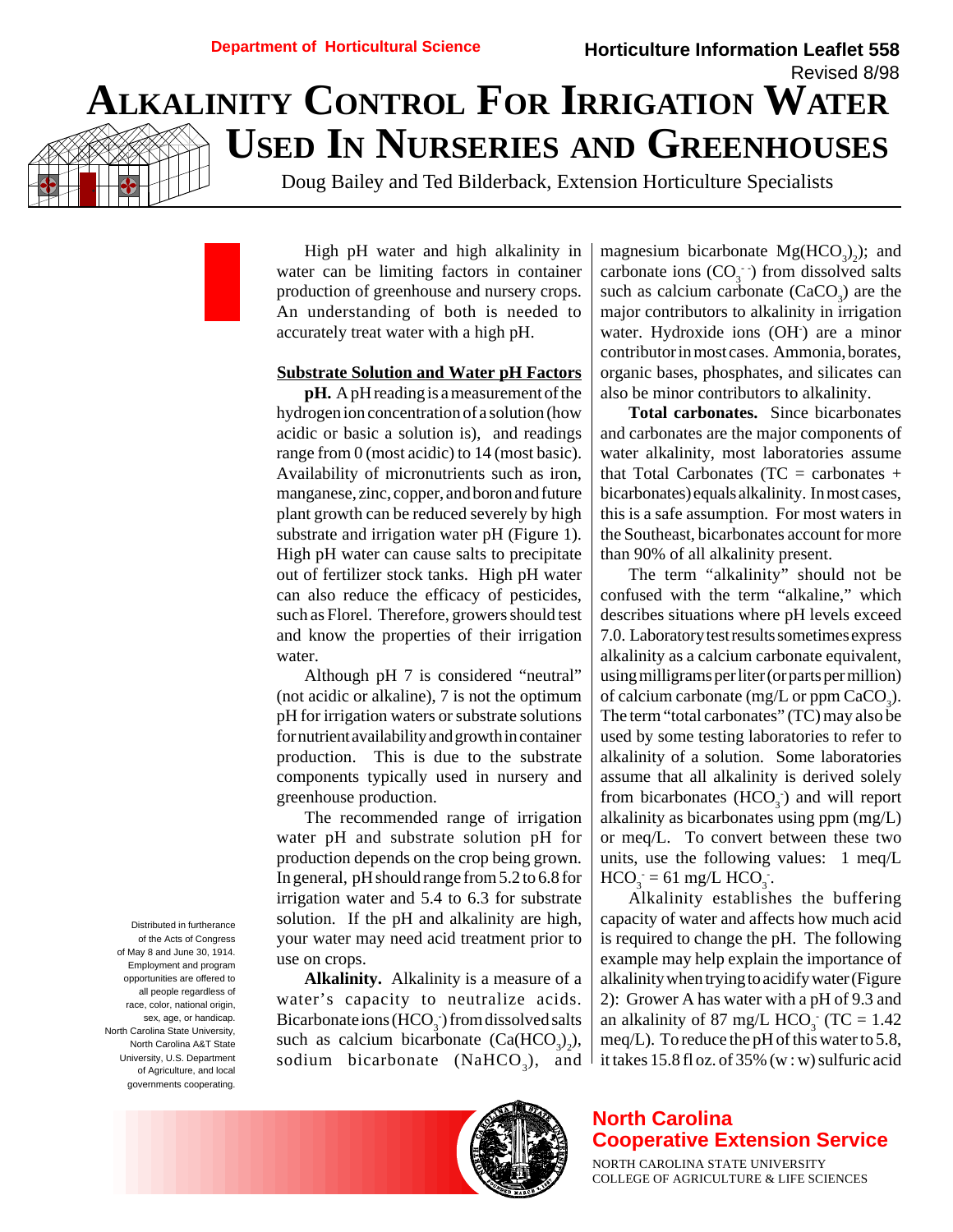

*Figure 1. Influence of pH level on the availability of essential nutrients in a soilless substrate containing sphagnum peat moss, composted pine bark, vermiculite, and sand. The pH range recommended for most greenhouse crops is indicated by slashed lines.*

per 1,000 gallons of water. In contrast, Grower B has water with a pH of 8.3 and an alkalinity of 378 mg/L  $HCO<sub>3</sub>$  (TC = 6.20 meq/L). To reduce this water to a pH of 5.8, it takes 68.6 fl oz. of 35% sulfuric acid per 1,000 gallons of water. Even though Grower B's water is one pH unit lower than Grower A's, it takes *more than four times more acid* to lower the pH to 5.8 due to the differences in alkalinity. Both alkalinity and pH are must be considered when adjusting the pH of water.

Alkalinity can be a major problem in the North Carolina, especially in the coastal plains region. Levels of 2 meq/L and lower are safe for most crops. However, plug seedlings are more sensitive to alkalinity because the small volume of substrate provides little buffering against a rise in pH. Problems can occur in plug production if your water has more than 1.5 meq/L . If the alkalinity of your irrigation water is above 2.0 meq/L (or above 1.5 meq/L for a plug producer), you should consider injecting an acid to neutralize the bicarbonates (alkalinity), thus preventing an undesirable rise of substrate pH over time.

## **In-House Analysis of Water pH and Alkalinity**

**pH.** Many relatively inexpensive (\$30 to \$250) pH meters are available that are accurate enough for greenhouse and nursery use. When selecting a pH meter, look for an accuracy of  $\pm 0.1$  pH unit and a range of 1 to 14. You should also be able to calibrate the meter (meter should have some type of calibration adjustment such as a set screw). Make sure to order standard pH solutions (usually pH 4.0 and pH 7.0) in order to calibrate your meter prior to use. Meters are available from many sources including the following: Cole-Parmer Instruments, 745 North Oak Park Ave., Chicago, IL 60648, phone: 800.323.4340; Extech Instruments Corp., 150 Bear Hill Road, Waltham, MA 02154, phone: 617. 890.7440; Myron L Co., 6231 C. Yarrow Drive, Carlsbad, CA 92009, phone: 619. 438.2021.

**Alkalinity.** Alkalinity is measured by titrating a water sample with an acid

(usually dilute sulfuric acid) to an endpoint pH of about 4.6 (varies from 5.1 to 4.5 depending on the indicator dye used and the initial alkalinity). A pH indicator dye (usually bromcresol green plus methyl red) is added to a known volume of water (indicated in the test kit instructions; usually 8 fl oz.), and acid is added until the solution changes color. With the bromocresol green plus methyl red dye system, the color will change from green to pink.

Most water sources acceptable for container production will have alkalinity in the range of 0 to 8 meq/L (0 to 400 ppm alkalinity expressed as  $CaCO<sub>3</sub>$ ). When looking for a test kit, this is the range that is needed. The level of accuracy does vary from kit to kit;  $\pm$  0.4 meq/L (20 ppm alkalinity expressed as  $CaCO<sub>3</sub>$ ) is accurate enough for most situations, but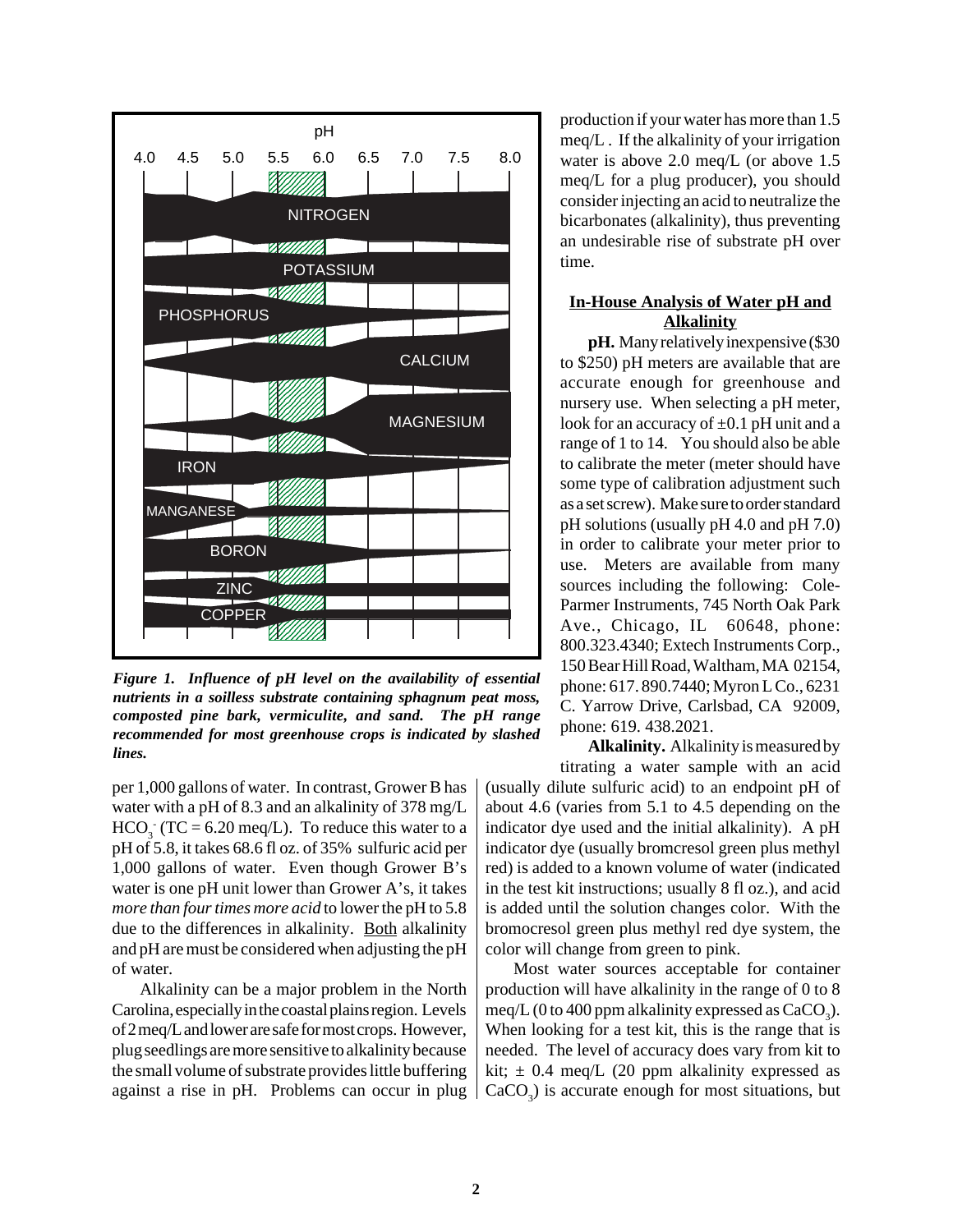more precise kits are available. We have used Hach alkalinity kits #24443-01 (about \$30 for 100 tests) and #20637-00 (about \$155 for 100 tests, but includes versatile digital titrator) with good results (Hach Company, P.O. Box 389 Loveland, Co 80539; phone 800.227.4224). Although the second model is more expensive, it does have twice the accuracy  $(± 0.2)$ meq/L) and also comes with a digital titrator that can be used to measure other solution parameters (using different titrants and indicators) such as water hardness, chlorine, iron, nitrite, and sulfite concentrations.

#### **Acidification Procedures to Neutralize Alkalinity**

 Acidification reduces the amount of bicarbonates (and carbonates) in water. Injecting acid into irrigation water neutralizes alkalinity resulting in the formation of carbon dioxide and water:

 $H^+$  (from acid) +  $HCO_3^-$  (in the water)  $\rightarrow CO_2^T + H_2O$ 

Sulfuric  $(H_2SO_4)$ , phosphoric  $(H_3PO_4)$ , nitric (HNO<sub>3</sub>), or citric  $(H<sub>3</sub>C<sub>6</sub>H<sub>5</sub>O<sub>7</sub>)$  acid are commonly injected into irrigation water to neutralize water alkalinity (Table 1). When deciding on which acid is best for your situation, evaluate ❶ safety and ease of use;  $\Theta$  the relative cost of the acid;  $\Theta$  plant nutrient being injected with the acid (how much N, P, or S will be injected into your irrigation water); and  $\bullet$ availability.

**Safety.** Citric acid, 75% phosphoric acid and 35% sulfuric acid are relatively safe to work with as compared to the 67% nitric acid (Table 1). Nitric acid is very caustic and can cause serious injury to exposed tissue, especially eyes. Since nitric acid can also fume during handling, take care to avoid breathing fumes.

Avoid skin and eye exposure when handling any acid. Acid-resistant eye wear, gloves, and apron should be worn. Acids are corrosive and can damage clothing that is not immediately rinsed.



*Figure 2. Titrations of two different waters with sulfuric acid. Notice that although the beginning pH of Grower A water is a full unit higher than Grower B water, it takes more than 4 times the acid to drop Grower B water to pH 5.8, due to the greater alkalinity in Grower B water.*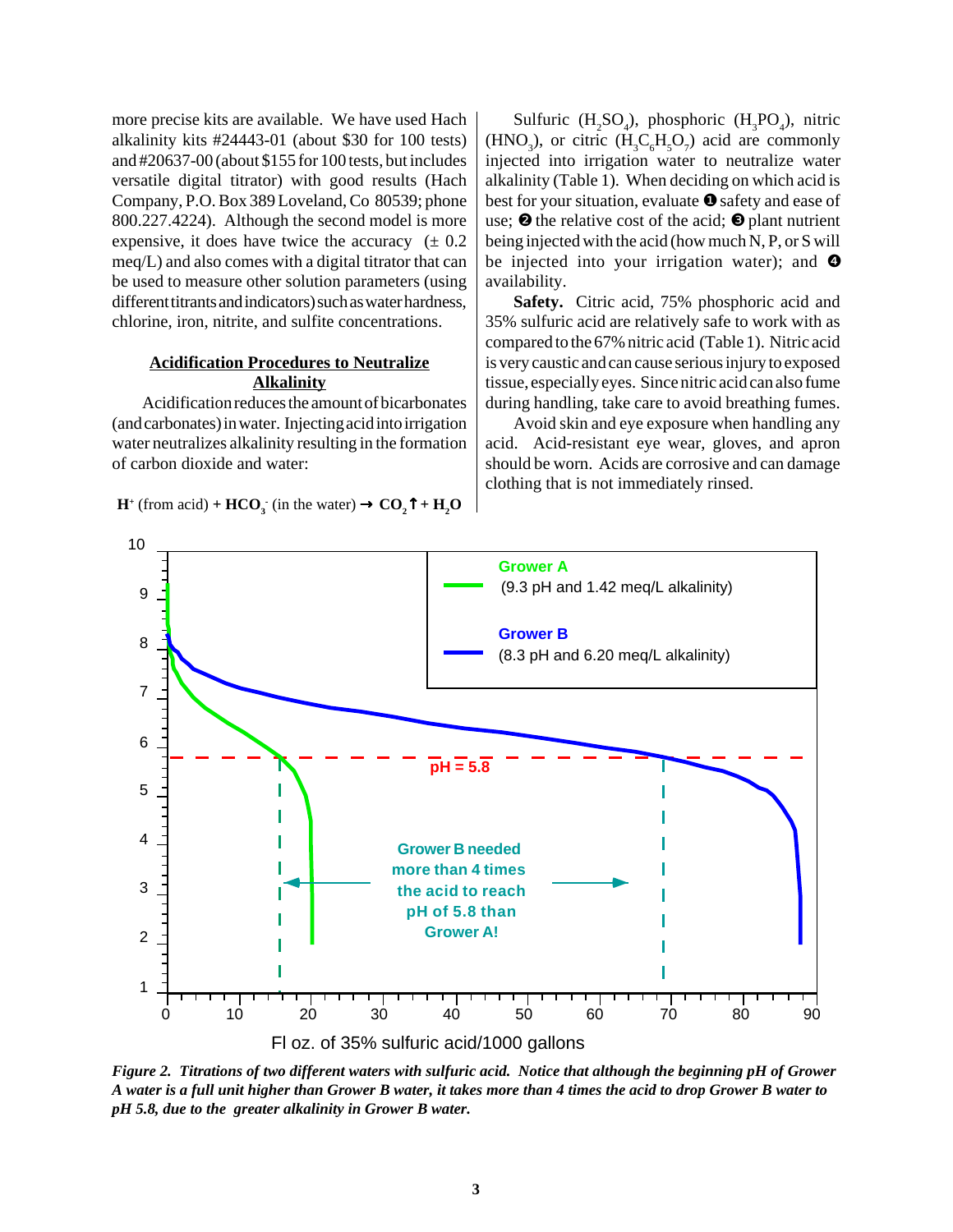When mixing acid stock solutions, always add acid to a larger volume of water to create the stock. Never add water to concentrated acid.

**Cost.** In general, sulfuric and nitric are less expensive than phosphoric and citric (Table 1). Citric acid is somewhat cost prohibitive for uses other than neutralization of water used in pesticide sprays and in fertilizer stock solutions. Note the prices used in these calculations. Acid prices do vary with supplier and quantity. You may need to recalculate acidification costs using the cost of your acid.

**Nutrients from acids.** With the exception of citric acid, acids used for water acidification also supply a plant nutrient in conjunction with supplying H+ . The nutrient supplied can be beneficial to plant growth (if not supplied in excess), but it can also react with fertilizer salts in concentrated stock solutions or with pesticides if mixed into spray solutions.

Growers who acidify their water should adjust their fertilization program for the nutrient supplied by the acid (Table 1). For example, if using phosphoric acid, make sure to reduce your P accordingly to account for the P supplied from the acid. When attempting to acidify waters very high in alkalinity, phosphoric acid may not be feasible. For example, if your water supply contains 6.0 meq/L of alkalinity and you used phosphoric acid to neutralize the alkalinity, over  $126$  ppm  $P(280$  ppm  $P_2O_5$ ) are supplied at each irrigation. This is an extremely high level of P considering a maximum of 55 ppm P (125 ppm  $P_2O_5$ ) is recommended. Use another acid if more than this amount of P is being injected with phosphoric acid. If using nitric acid, account for the additional N supplied from the acid. Using 67% nitric acid to acidify water containing 6.0 meq/L of alkalinity would supply 67 ppm N at each irrigation, a significant quantity of nitrogen. Sulfuric acid treatment for 6.0 meq/L of alkalinity would supply 75 ppm S, more than sufficient sulfur for plant production (20 to 30 ppm S is suggested for most floriculture crops).

| Acid                                                                                  | density $(d)$ or<br>formula weight<br>(FW) | Amount of acid to add Concentration of<br>Formulation and for each meq/L of<br>alkalinity to result in a by one fl oz. of<br>water pH of<br>approximately 5.8* | nutrient provided<br>acid per 1000<br>gallons water** | Cost per<br>meq/L<br>per 1000<br>$\text{gal}$ *** | Relative safety****                                                                             |
|---------------------------------------------------------------------------------------|--------------------------------------------|----------------------------------------------------------------------------------------------------------------------------------------------------------------|-------------------------------------------------------|---------------------------------------------------|-------------------------------------------------------------------------------------------------|
| Citric acid<br>$(2-Hydroxy-1,2,3-$<br>propanetricarboxylic<br>acid)<br>$H_3C_6H_5O_7$ | 99.5% (w:w)<br>granular<br>$FW = 192.1$    | 9.1 oz/1000 gals                                                                                                                                               | none                                                  | \$0.59                                            | can cause minor skin and eye<br>irritation                                                      |
|                                                                                       | 50% (w:w)<br>liquid<br>$d = 1.21$          | 14.5 fl. oz/1000 gals                                                                                                                                          | none                                                  | \$0.96                                            | can cause minor skin and eye<br>irritation                                                      |
| Nitric acid<br>HNO <sub>3</sub>                                                       | 67% (w:w)<br>liquid<br>$d = 1.42$          | 6.6 fl $oz/1000$ gals                                                                                                                                          | $1.64$ ppm $N$                                        | \$0.26                                            | use extreme caution; very caustic<br>and dangerous; avoid contact with<br>fumes as well as acid |
| Phosphoric acid<br>$H_3PO_4$                                                          | 75% (w:w)<br>liquid<br>$d = 1.58$          | 8.1 fl oz/1000 gals                                                                                                                                            | $2.88$ ppm P                                          | \$0.44                                            | slightly caustic; can cause skin and<br>eye irritation as well as damage<br>clothing            |
| Sulfuric acid<br>$H_2SO_4$                                                            | 35% (w:w)<br>liquid<br>$d = 1.26$          | 11.0 fl $oz/1000$ gals                                                                                                                                         | $1.14$ ppm S                                          | \$0.16                                            | slightly caustic; can cause skin and<br>eye irritation as well as damage<br>clothing            |

**Table 1. Acids commonly used to acidify irrigation water and their properties.**

\*Add this amount for each meq/L of alkalinity present. For example, if your water report indicates an alkanity of 3 meq/L and you choose to use sulfuric acid, you would add 33 fl oz. of 35% sulfuric acid per 1000 gallons of water (11 fl oz/meq/L  $\times$  3 meq/L = 33 fl oz). Calculations based on the following dissociation values: 2.07 meq H<sup>+</sup> per 3 milligram equivalent wt. of  $H_3C_6H_5O_7$ , 1 meq H<sup>+</sup> per 1 milligram equivalent wt. of HNO<sub>3</sub>, 1.02 meq H<sup>+</sup> per 3 milligram equivalent wt. of H<sub>3</sub>PO<sub>4</sub>, and 1 meq H<sup>+</sup> per 1 milligram equivalent wt. of  $H_2SO_4$ .

\*\*In the above example, the acid would supply 38 ppm S at each irrigation (33 fl oz  $\times$  1.14 ppm S/fl oz. = 33 ppm S).

\*\*\*Acid cost to neutralize 1 meq/L alkalinity per 1000 gallons of water. Based on the following costs: \$1.04/lb of 99.5% citric acid; \$8.45/gal of 50% citric acid; \$5.00/gal of 67% nitric acid; \$7.00/gal of 75% phosphoric acid; \$1.90/gal of 35% sulfuric acid.

\*\*\*\*Use caution with ALL acids. Wear eye protection, acid-resistant gloves, and an acid-resistant apron when handling any acid.